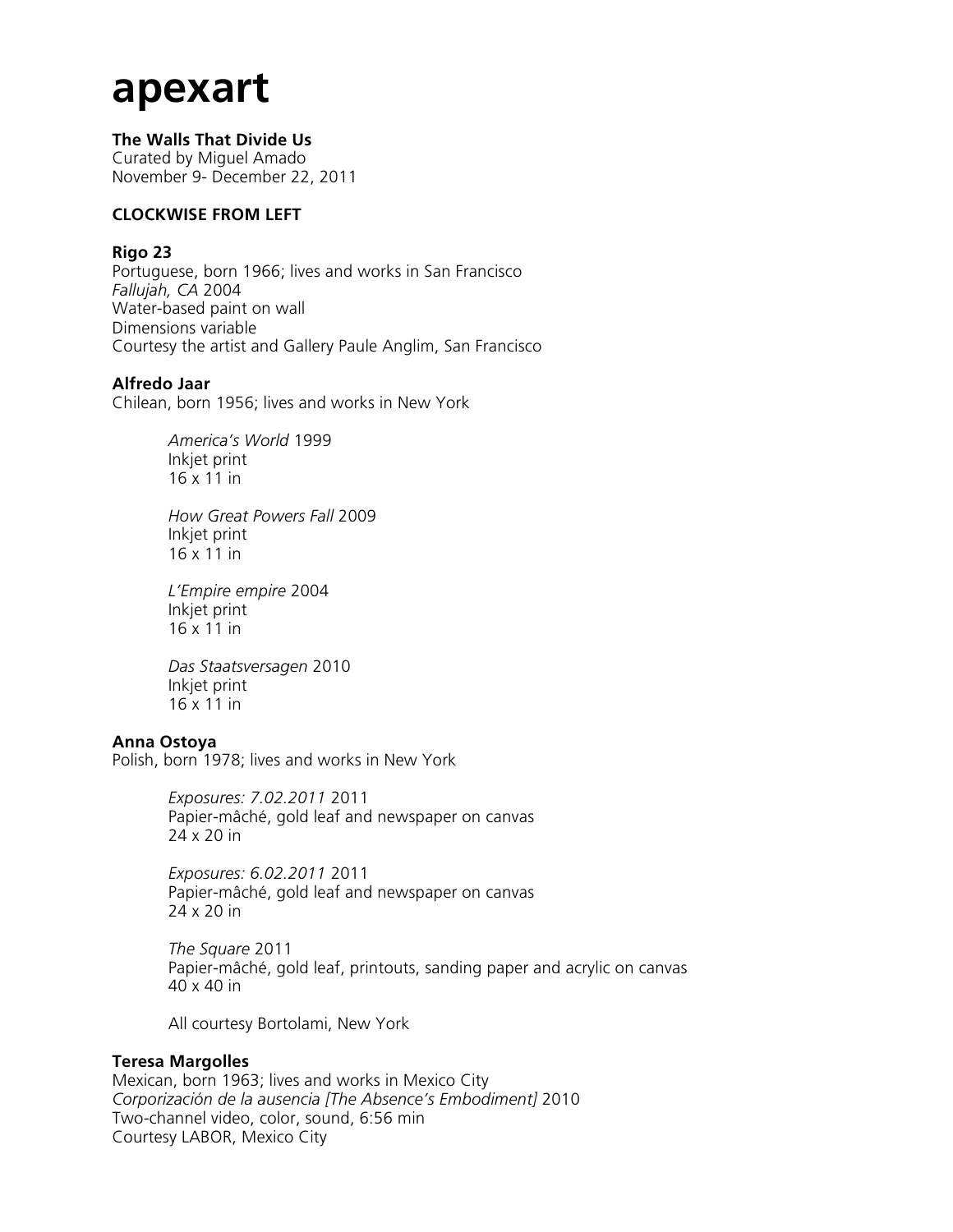## **Ahmet Öğüt**

Turkish, born 1981; lives and works in Amsterdam and Istanbul

*Flag for All Missing Persons in the World* 2011 Fabric 42 x 59 in Courtesy the artist Commissioned by the Istituto Svizzero di Roma, Rome and the Swiss Institute Contemporary Art, New York

*Stones to Throw* 2011 One painted stone, ten wooden plinths, 18 c-prints and nine FedEx bills Dimensions variable

## **Kader Attia**

French/Algerian, born 1970; lives and works in Berlin *Le Vide, le plein [Void, Fullness]* 2008 C-prints (2) 34 x 48 in Courtesy the artist and Galerie Christian Nagel, Berlin

#### **Leor Grady**

Israeli, born 1966; lives and works in New York *Untitled (Wall)* 2007/2011 Pillows Dimensions variable

#### **Amalia Pica**

Argentinean, born 1978; lives and works in London *Strangers* 2008 String of bunting and two performers unknown to each other Courtesy the artist and Marc Foxx, Los Angeles and Galerie Diana Stigter, Amsterdam

## **Carolina Caycedo**

Colombian, born 1978; lives and works in Los Angeles *Immigrants Influence Home Cultures* 2004 Vinyl 36 x 216 in

**Emily Jacir** Palestinian, born 1970; lives and works in Beirut

> *water to drink* 2003/2009 C-print 22 5/8 x 30 1/8 in

*persistence* 2003/2009 C-print 30 1/8 x 22 5/8 in

*pause* 2003/2009 C-print 30 1/8 x 22 5/8 in

All courtesy Alexander and Bonin, New York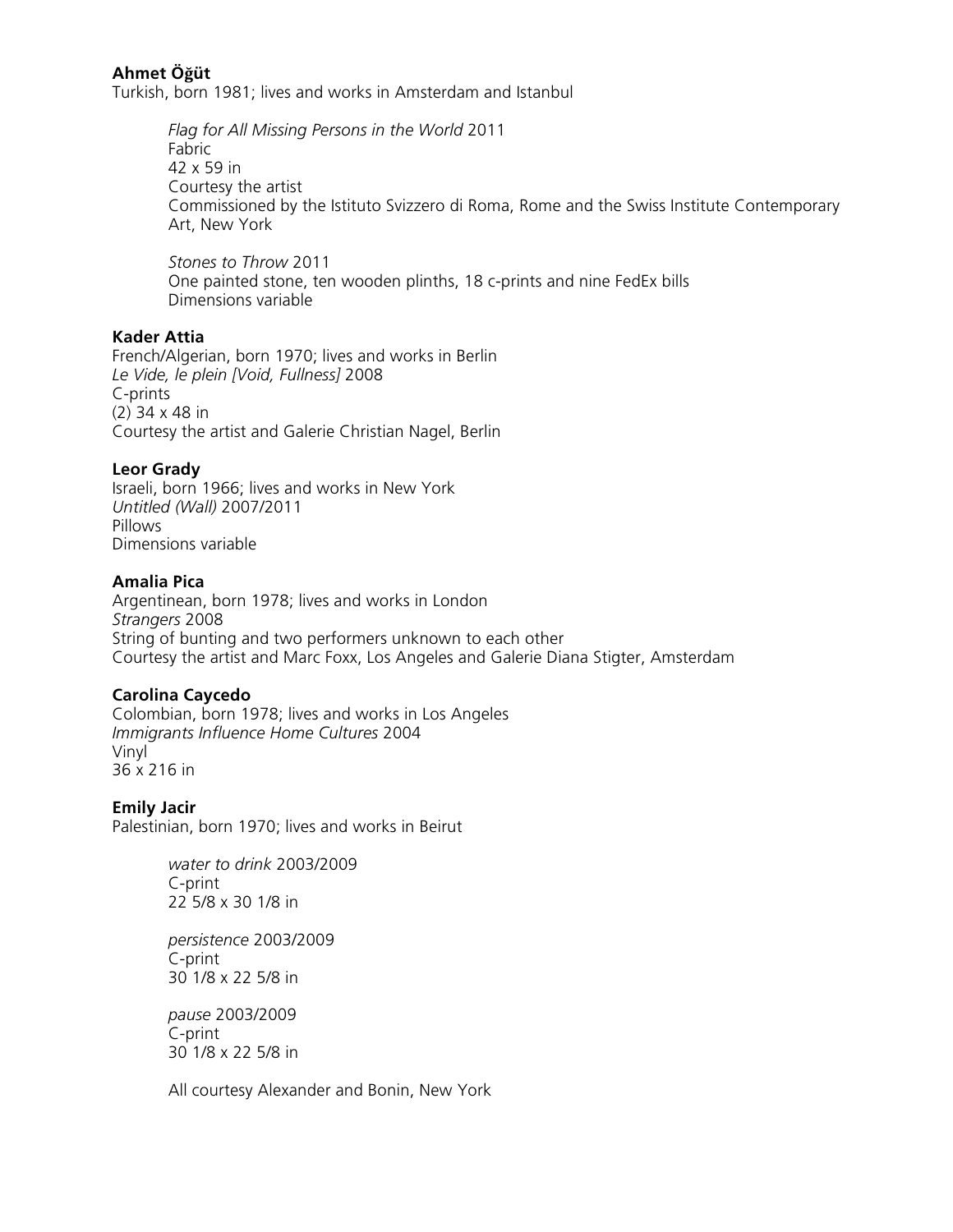## **Chen Chieh-jen**

Taiwanese, born 1960; lives and works in Taipei *Empire's Borders I* 2008/2009 Single-channel 35 mm film transferred to digital video, color and black and white, sound, 26 min 50 sec

## **Shilpa Gupta**

Indian, born 1976; lives and works in Mumbai

*Notice Board – Letter to Housing Society* 2008/2009 Inkjet on paper and display case 19 x 14 x 2 1/2 in

*Untitled* (Security Belt) 2008/2009 Leather and metal 2 x 394 x 1/2 in

*There Is No Border Here* 2005/2006 Self adhesive tape Dimensions variable

All courtesy the artist and Galerie Yvon Lambert, Paris

## **CENTER OF ROOM**

#### **Gisele Amantea**

Canadian, born 1953; lives and works in Montreal *Barbed Wire (Berlin, 1961)* 2010 Flock on wallpaper Dimensions variable

## **Carlos Motta**

Colombian, born 1978; lives and works in New York *Letter to My Father (Standing by the Fence)* 2005 Single-channel video, color, sound, 14 min 6 sec

#### **Runo Lagomarsino**

Swedish/Argentinian, born 1977; lives and works in Sao Paulo *Strange Fruit (Ceuta)* 2006 Single-slide projection on metal and paper screen Dimensions variable Courtesy the artist and Elastic, Malmö

## **Sam Durant**

North-American, born 1961; lives and works in Los Angeles *Colonial Hospitality* 2010 Military surplus blanket, hammer, and bottle of Beefeater gin Dimensions variable Courtesy Paula Cooper Gallery, New York

## **REAR OF WALL**

## **Ivan Grubanov**

Serbian, born 1976; lives and works in Belgrade *Dead Flags* 2011 75 vintage flags from Yugoslavia and the Yugoslav Communist Party Dimensions variable